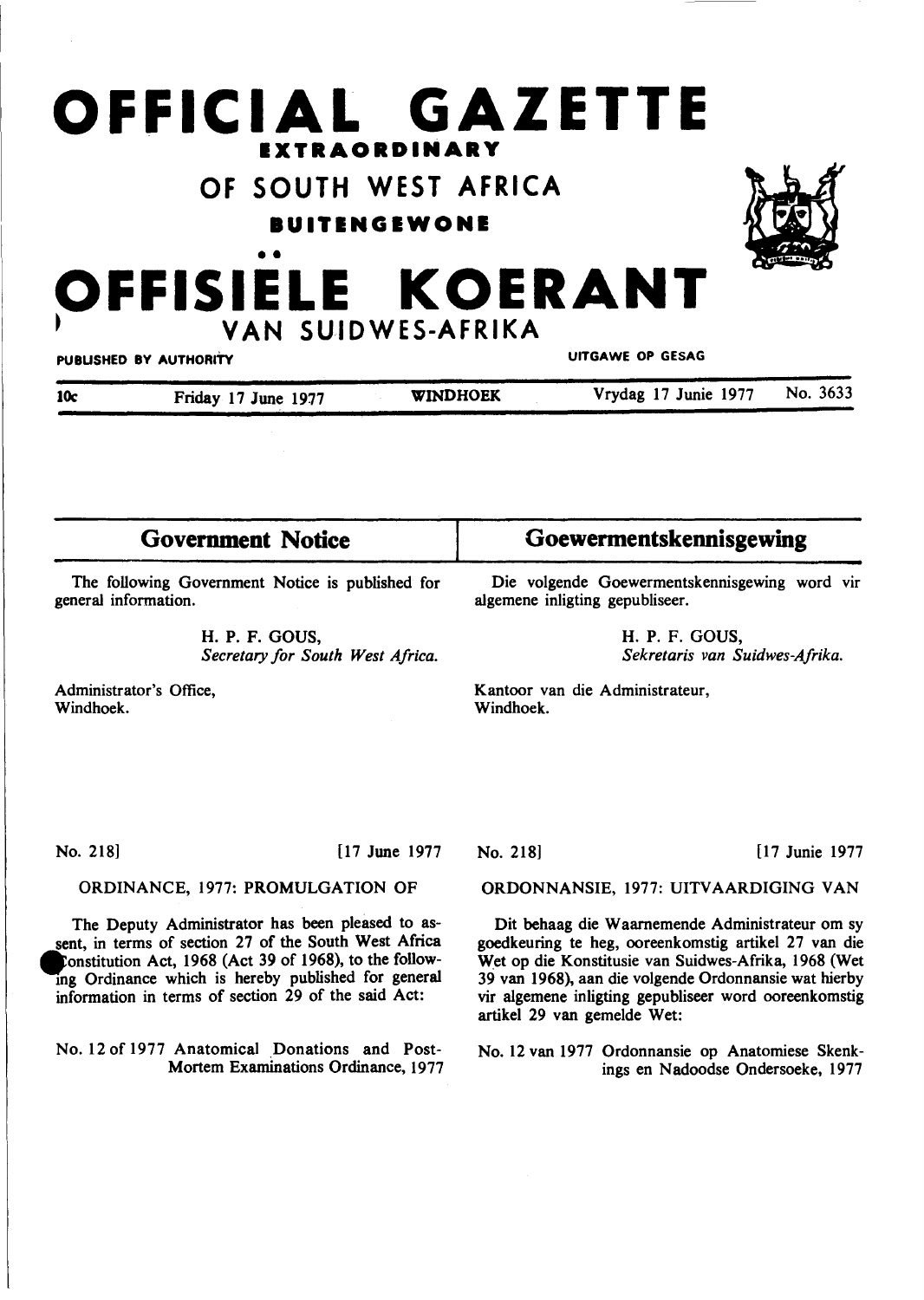*(Assented to 15 June 1977) (English text signed* by *the Deputy Administrator) (Date of commencement 17 June 1977)* 

# **ORDINANCE**

To provide for the donation of human bodies and human tissue for therapeutic or scientific purposes, for the removal of such tissue and the use thereof in living persons, for the preservation and use of such tissue, and for the post-mortem examination of certain human bodies; and to provide for matters incidental thereto.

BE IT ORDAINED by the Legislative Assembly for the Territory of South West Africa, with the consent of the State President, in so far as such consent is necessary, previously obtained and communicated to the Assembly by message from the Administrator, as follows:--

**Definitions** 

1. In this Ordinance, unless the context otherwise  $indicates -$ 

- (i) "authorised institution" means an institution authorised by the Executive Committee to receive, acquire, preserve or use the bodies of deceased persons for therapeutic or scientific purposes or to receive, acquire, preserve, use or issue any tissue for such purposes, or to perform post-mortem examinations of the bodies of deceased persons for any of the purposes stated in section  $2(1)$ ; (iii)
- (ii) "dentist" means a person registered as a dentist under the Medical, Dental and Supplementary Health Service Professions Act, 1974 (Act 56 of 1974); (ix)
- (iii) "Executive Committee" means the Administratorin-Executive-Committee referred to in section 6 of the South West Africa Constitution Act, 1968 (Act 39 of 1968); (x)
- (iv) "gonad" means the human tissue or group of germinal cells essential for the reproduction of the species; (v)
- (v) "hospital" means any institution established as a hospital or registered as such under the Hospitals Ordinance, 1972 (Ordinance 14 of 1972); (vii)
- (vi) "medical practioner" means a person registered as a medical practitioner under the Medical, Dental and Supplementary Health Service Professions Act, 1974 (Act 56 of 1974); (iv)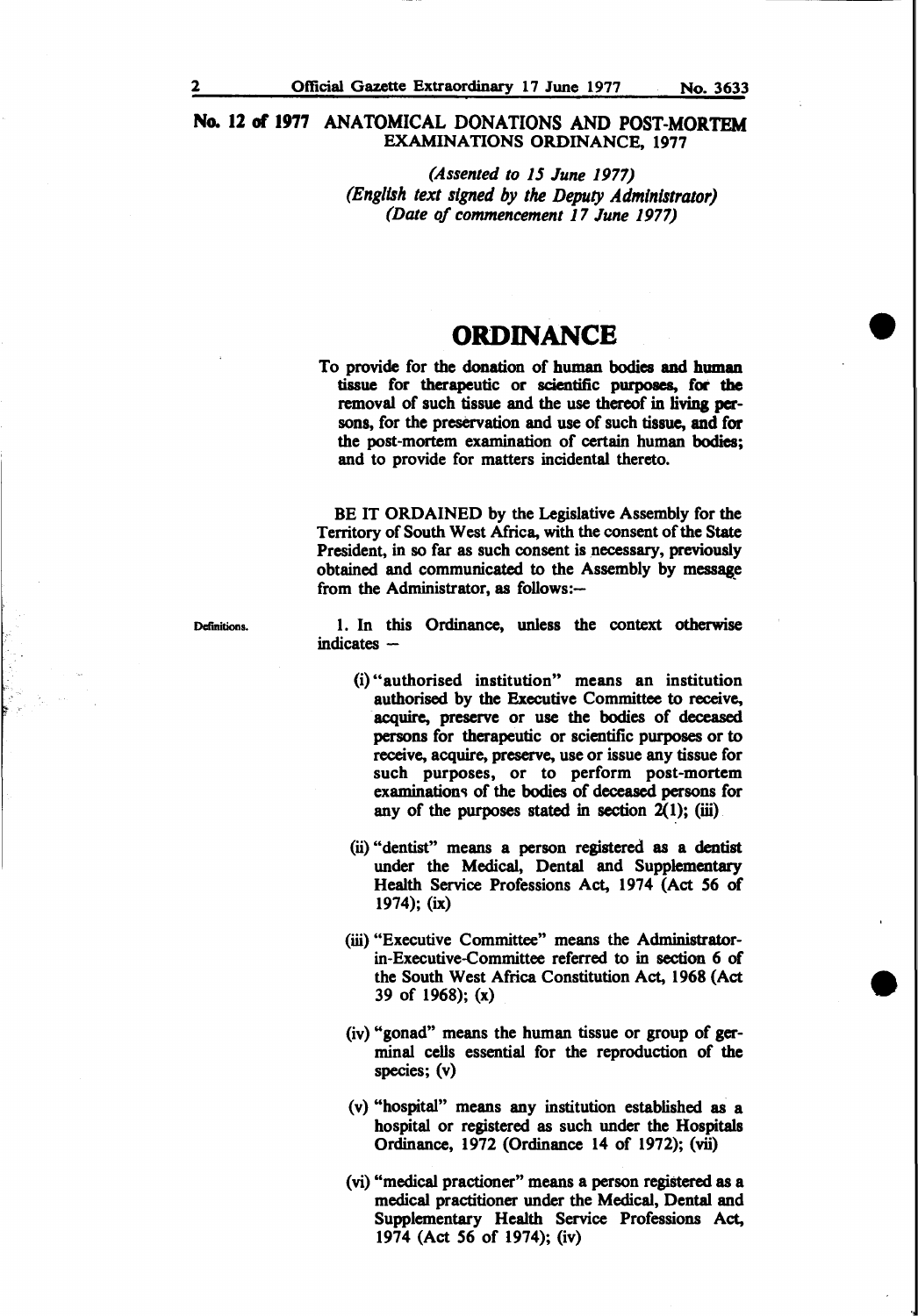- (vii) "mortuary" means any mortuary established as such; (i)
- (viii) "regulation" means a regulation made and in force under this Ordinance; (viii)
- (ix) "Territory" means the Territory of South West Africa; (ii)
- (x) "this Ordinance" includes any regulation; (vi)
- (xi) "tissue" means any human tissue, including any flesh, organ, bone, body fluid or tissue or product derived from it. (xi)

Donation of human bodies or human tissue for therapeutic or scientific purposes.

2. (1) Any person who is competent to make a will may, in his will or in any document attested by at least two competent witnesses or in any statement made orally in the presence of at least two persons of or over the age of eighteen years, donate his body or any part of it to be used after his death for any of the purposes hereinafter stated, or consent to a post-mortem- examination of his body for any of the said purposes, and such person may in such will, document or statement name any of the following institutions or persons as donee or donees:

- (a) any hospital or medical practitioner or dentist, for medical or dental education, research, the advancement of medical science, or therapy, including use in any living person or persons;
- (b) any medical or dental school or any university engaged in medical or dental education or research, or any authorised institution, for use in medical or dental education, research or therapy, including use in any other living person or persons, or for use for any other scientific purpose;
- (c) any natural person, for therapy, including the use of any tissue needed by such person.

(2) In the absence of a donation or consent in terms of subsection (1) by any person and of any contrary direction given by such person  $-$ 

(a) the spouse or any major child or any parent or guardian or any major brother or any major sister of such person (hereinafter referred to as the persons referred to in paragraph (a)), may after his death donate his body or any part thereof to any institu-

----------- ----------,,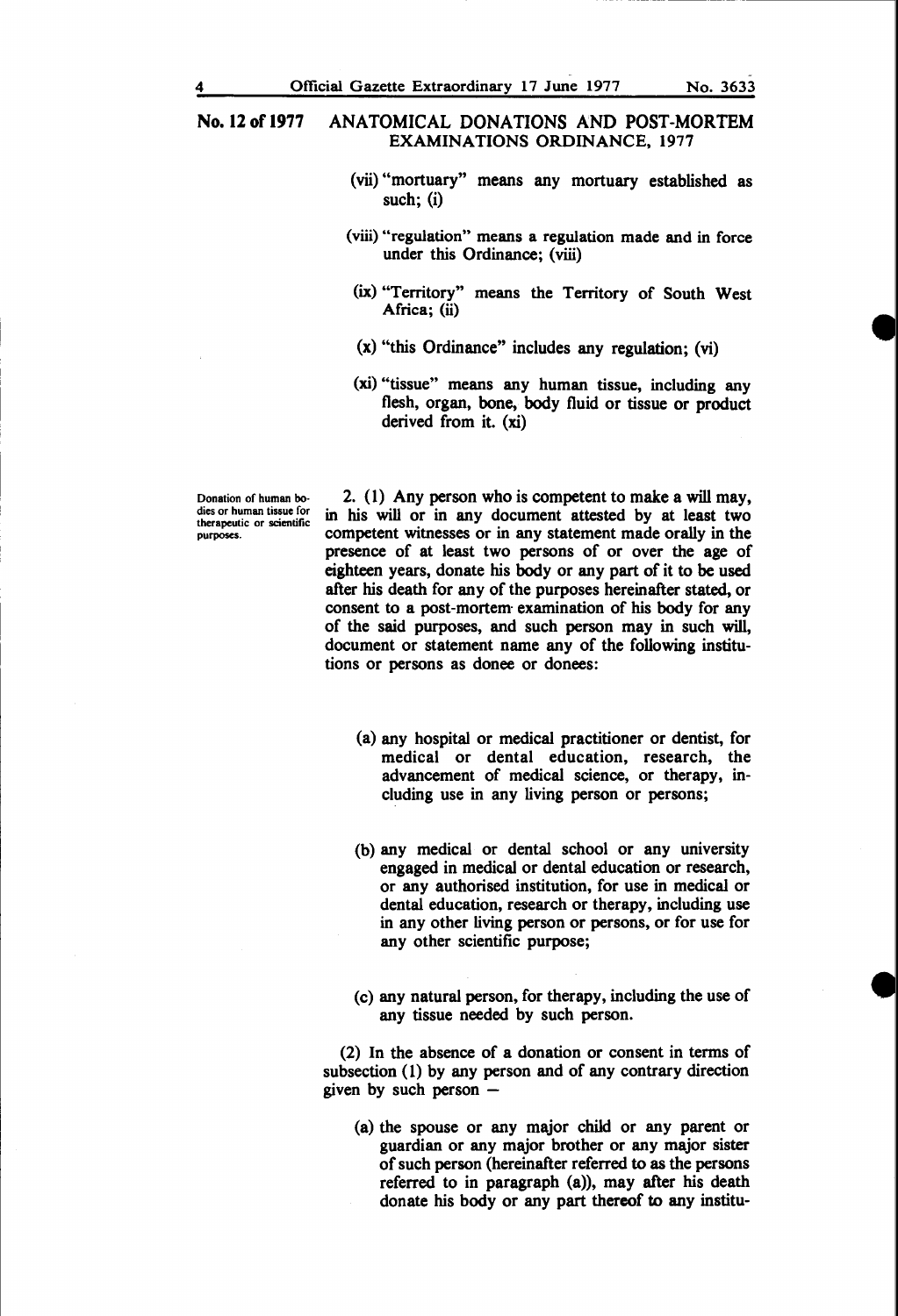> tion or person referred to in subsection (1) to be used for any of the purposes stated in that subsection, or consent to a post-mortem examination of his body for any of the said purposes; or

- (b) a district surgeon may, if none of the persons referred to in paragraph (a) can be traced, in stead of the persons referred to in paragraph (a), after such person has died  $-$ 
	- (i) donate any specified tissue from the body of such person, should, in the case of any tissue other than eye tissue, two other medical practitioners have stated in writing that in their opinion the use of such tissue in the body of another person is immediately necessary in order to save the life of such other person; or
	- (ii) consent to a post-mortem examination of the body of such person for any of the purposes referred to in subsection (1):

Provided that no such donation or consent shall be made or given unless such district surgeon is satisfied that all reasonable steps have been taken to trace the persons referred to in paragraph (a): Provided further that the district surgeon who gives such consent shall not perform such post-mortem examination.

(3) Where any person who has died, has in his will or in any document donated any tissue from his body or has consented to a post-mortem examination of his body, any person who is empowered to give an authorisation in terms of section 5(1), may act upon such will or document if on the face of it it appears to be legally valid and irrespective of the fact that (in the case of a will) such will has not yet been lodged with or accepted by the Master of the Supreme Court.

(4) It shall not be a requirement for the lawfulness of any donation in terms of this section that the person who makes the donation shall specify expressly the purpose of such donation.

(5) Where a person at the time of his death is wearing any identity tag prescribed by regulation which has been issued by an authorised institution approved for that purpose by the Executive Committee, such person shall be deemed to have made a donation, in terms of this section, of his body or of any specified tissue thereof, as the case may be.

(6) (a) Where a person has donated his body or any other body or any part of his body or of any other body without specifying any particular donee, the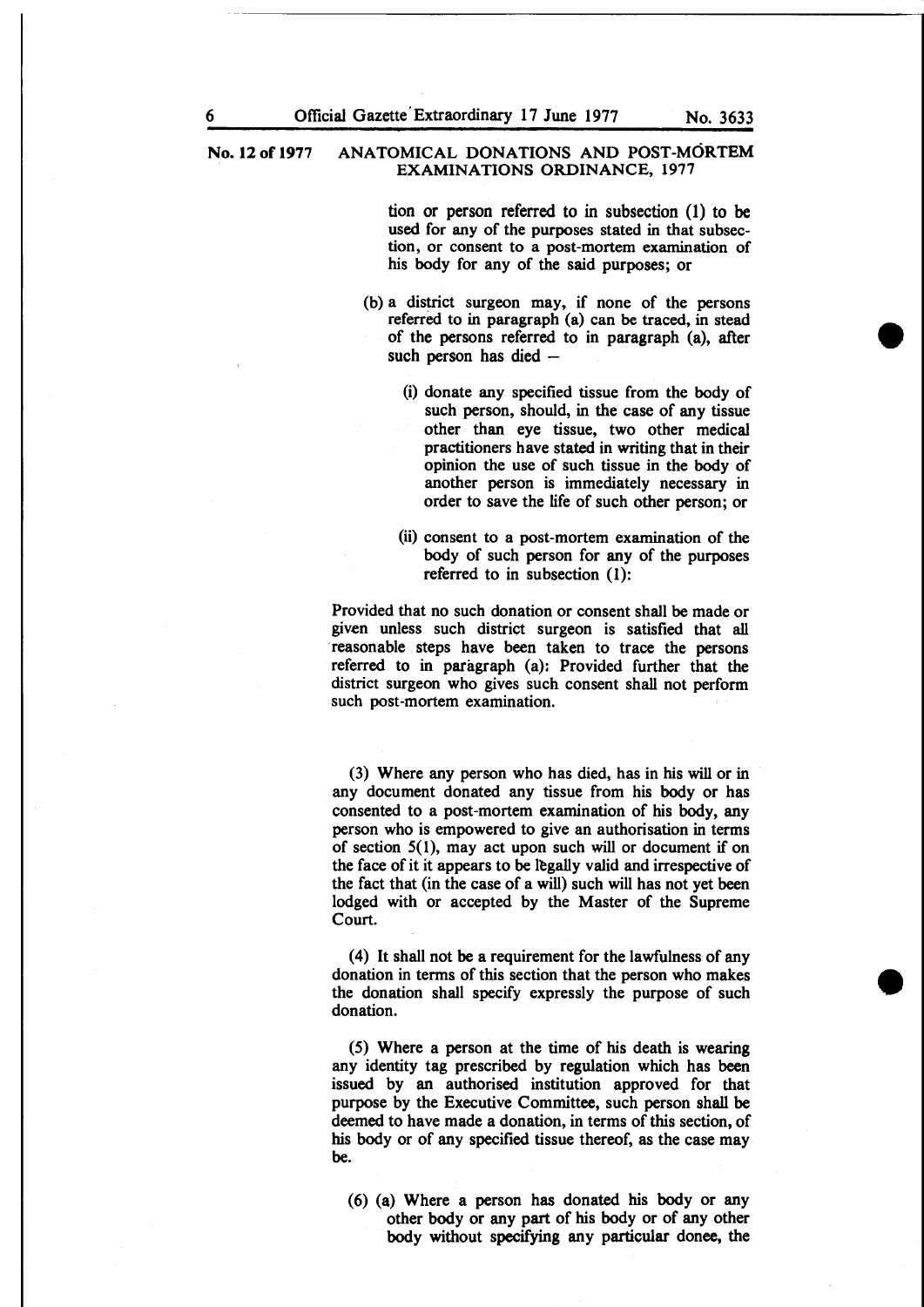> nearest hospital or authorised institution which is interested in acquiring the said body or part of it shall be deemed to be the donee.

(b) For the purposes of paragraph (a) "nearest hospital or authorised institution" means the hospital or authorised institution which is nearest to the place where the person who donated his body dies or where such other body is, as the case may be.

(7) Where a person in donating any body or any part of it gave conflicting directions, effect shall be given to the direction given last: Provided that where a donation of the entire body was made to one donee and thereafter a donation of a specific tissue or tissues was made to another donee, the donation of the entire body shall be deemed to be a donation of the remainder of the body.

(8) Where any person has donated his body or any part of it to a specific donee and such donee is not readily available at the time and place where the person who so donated his body or any part of it dies, the nearest hospital or authorised institution to such place which is interested in acquiring the said body or part of it, as the case may be, shall be deemed to be the donee.

(9) Upon the death of any person who has donated his body or any part of it, the donee shall have the right to the body of the deceased person or to such part only for the purpose of carrying out, subject to the authorisation referred to in section *5,* the wish of the person who made the donation.

(10) Except in the case of a donation of the entire body, the donee shall have twenty-four hours following the death of the person who has donated his body or any part of it within which he may, subject to the authorisation referred to in section *5,* remove or cause to be removed the tissue so donated, and after the expiry of the said period of twentyfour hours, whether or not the donee has so removed such tissue or caused such tissue to be so removed, the body may be claimed by the relatives of the deceased or by the person or persons otherwise entitled thereto, with a view to the disposal thereof by way of interment or cremation of the remains or otherwise.

(11) Any donation made or consent given in terms ofthis section may be revoked prior to his death by the person who made the donation or gave the consent, in the same way in which the donation was made or consent was given or, in the case of a donation or consent by means of a will or other document, also by intentional destruction of such will or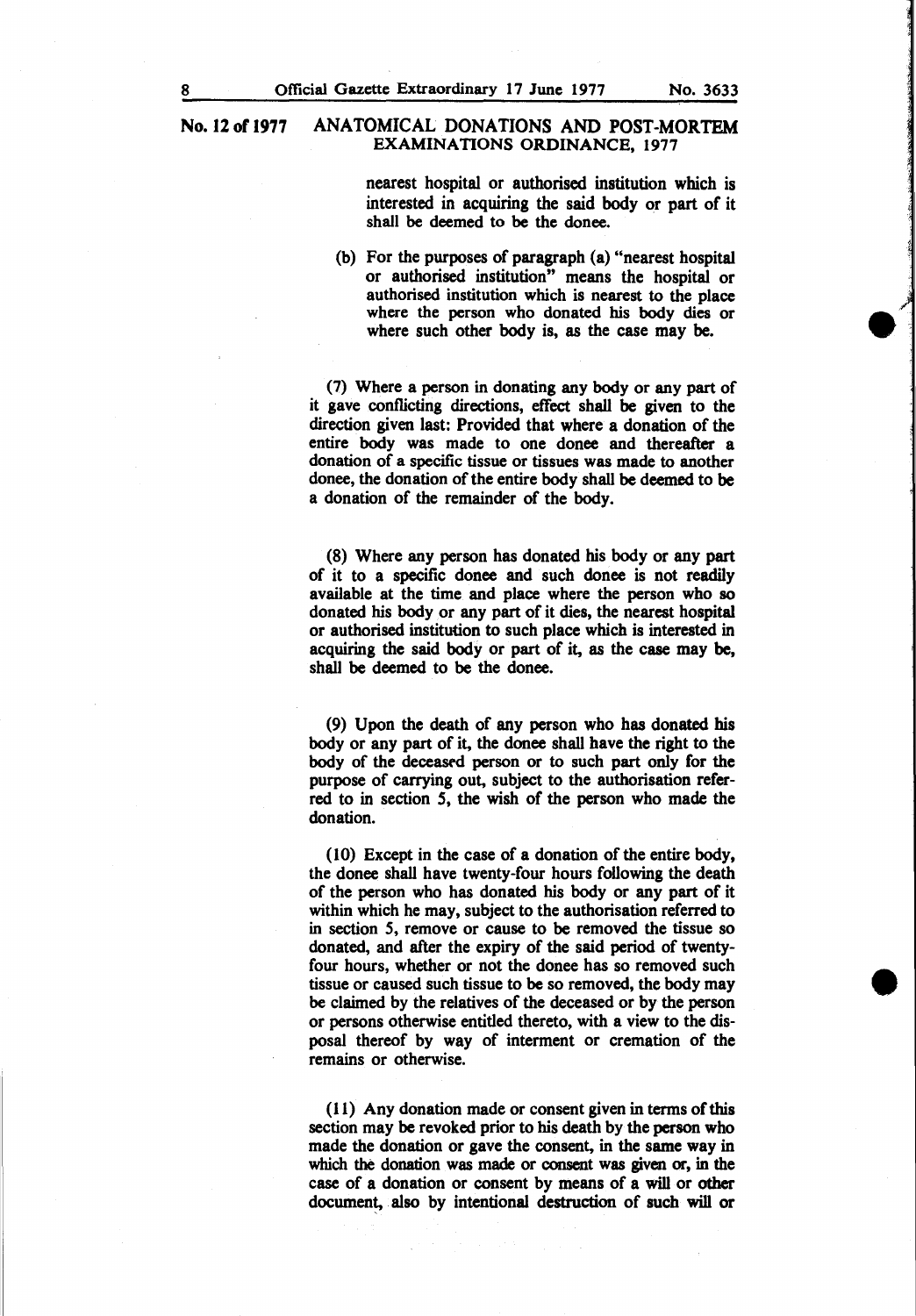other document or by oral revocation of such donation or consent before two witnesses.

(12) Nothing in this section contained shall authorise the removal from the body of a deceased person of any tissue for any of the purposes stated in subsection (1) otherwise than by or under the supervision of a medical practitioner or dentist in accordance with an authorisation in terms of section *S.* 

Removal of tissue from bodies of certain deceased persons.

3. (1) Subject to the authorisation referred to in section *S,* removal by or under the supervision of a medical practitioner or dentist of any tissue from the body of any deceased person shall be lawful where such tissue is required for any of the purposes stated in section  $2(1)$ : Provided that the use of any gonad without prior authority granted by the Executive Committee in writing shall be unlawful where the result of such use may be procreation, and such use without such prior authority shall constitute an offence punishable in the manner provided for in section 16(2).

(2) For the purposes of this section the death of the person concerned shall be established by at least two medical practitioners, one of whom shall have been practising as a medical practitioner for at least five years after the date on which he was registered as a medical practitioner in terms of the Medical, Dental and Supplementary Health Service Professions Act, 1974 (Act 56 of 1974), and such two medical practitioners shall not be members of the team of medical practitioners who will use in any living person any tissue removed from the body of the person concerned: Provided that where the tissue so removed is eye tissue or have or is removed thirty minutes or longer after death has set in the provisions of this section shall be deemed to have been complied with if a death certificate in respect of the person from whose body such tissue is removed, has been issued.

4. Subject to the authorisation referred to in section 5, a post-mortem examination of the body of a deceased person may be performed by a medical practitioner before its burial or cremation where such examination is necessary for the purpose of determining more precisely the cause of death or for any specified scientific purpose.

5. (1) If any medical practitioner or dentist so requests, the magistrate in whose district any person has died or where the body of any such person is, or the medical practitioner in charge of a mortuary or of a hospital or authorised institution in which any person has died, or any other medical practitioner employed at that mortuary, hospital or authorised institution and designated by the said medical practitioner in charge, may, notwithstanding anything to the contrary in any law contained, but subject to the provisions of any Act by the Parliament of the Republic of South Africa which is applicable to the Territory -

Post-mortem examinations of bodies of certain deceased persons.

Authorisation by magistrate or by specified medical practitioner required for removal of tissue or for post-mortem examination.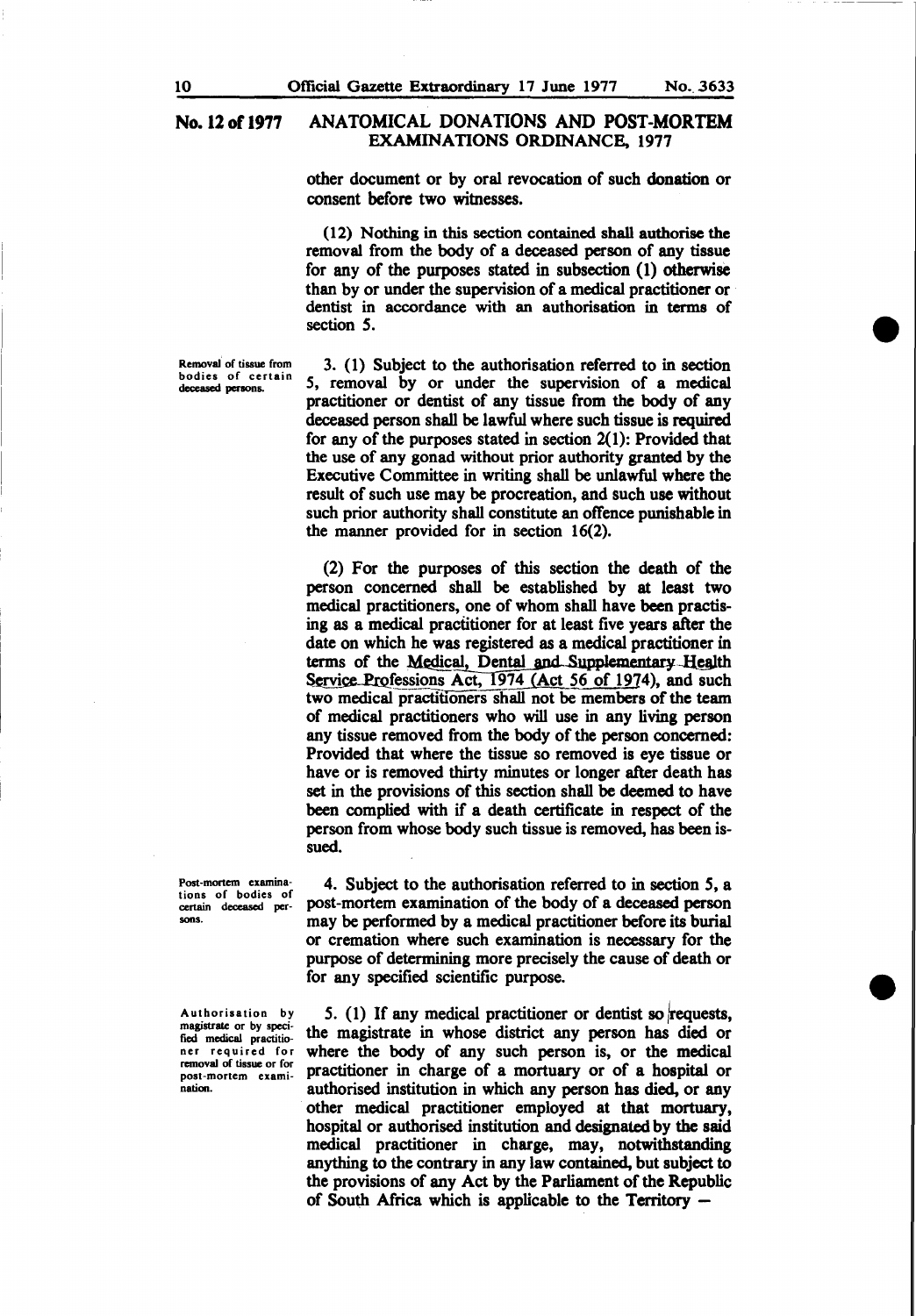- (a) authorise the medical practitioner or dentist who so requests, to remove, subject to such conditions as may be prescribed by regulation, any specified tissue from the body of such person before its burial or cremation; or
- (b) authorise the medical practitioner who so requests, to perform, subject to such conditions as may be prescribed by regulation, a post-mortem examination of the body of such person before its burial or cremation:

Provided that in the case of eye tissue which is removed by or under the supervision of a medical practitioner, no such authorisation shall be necessary.

(2) No authorisation shall be given or removal of eye tissue made under subsection ( 1) unless the magistrate or medical practitioner concerned is satisfied that  $-$ 

- (a) a donation of such tissue or consent to such postmortem examination has been made or given in terms of section 2;
- (b) the body is rio longer required for the purpose of an examination in accordance with  $-$ 
	- (i)  $section$  73 of the Criminal Procedure Ordinance, 1963 (Ordinance 34 of 1963,): Provided that where the medical practitioner, who in the area concerned is generally in charge of examinations in terms of the said section, certifies that in his opinion the removal of any specified tissue will in no way affect the outcome of such an examination, and consents to such removal, such authorisation may be given for the removal of such tissue for any of the purposes stated in section  $2(1)$ ;
	- (ii) section  $3$  of the Inquests Act, 1959 (Act 58 of 1959): Provided that where the medical practitioner, who in the area concerned is generally in charge of examinations in terms of the said section, certifies that in his opinion the removal of any specified tissue will in no way affect the outcome of such an examination and consents to such removal, such authorisation may be given for the removal of such tissue for any of the purposes stated in section  $2(1)$ ;
	- (iii) section 34 of the Public Health Act,  $1919$  (Act 36 of 1919), as applied to the Territory and amended for that purpose by the Public Health. Proclamation,  $1920$  (Proclamation 36 of 1920);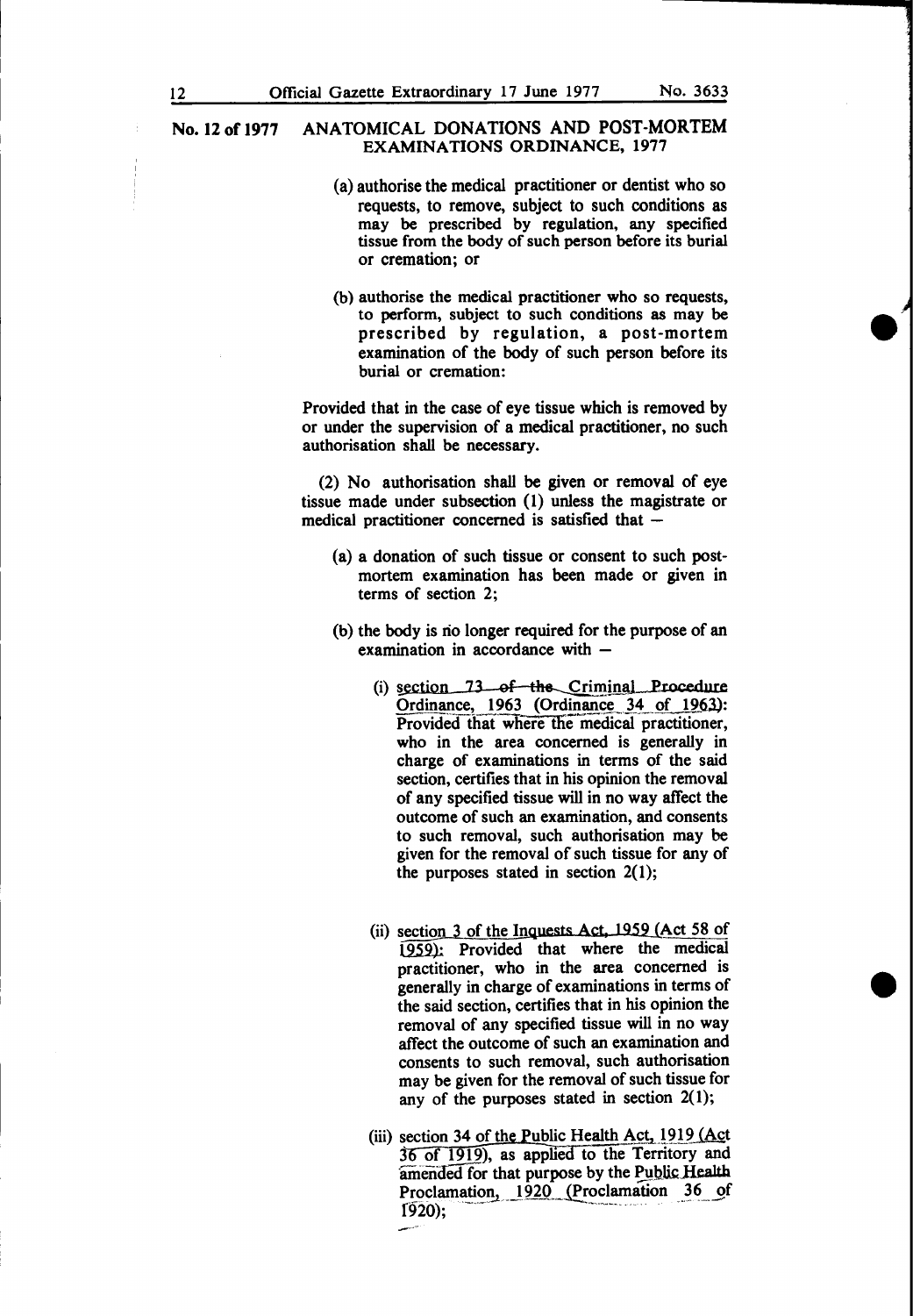- $(iv)$  section 25 of the Births, Marriages and Deaths... Registration Act. 1963 (Act 81 of 1963);
- $(v)$  section 34 of the Occupational Diseases in Mines and Works Act,  $1973$  (Act 78 of 1973).
- (c) the removal of any specified tissue or the postmortem examination is necessary for any of the purposes stated in section  $2(1)$  or 4, as the case may be.

6. Any person who, in terms of section 5, gives ar authorisation for the removal of any specified tissue or removes any eye tissue, from the body of a person who has died, shall, within twenty-one days after the death of the person concerned, transmit by registered mail as a confidential document to the Secretary for South West Africa a report of such authorisation or removal together with a written statement in which the following particulars shall be set forth:

- (a) the name, age, sex and population group of the deceased person and the date and place of his death;
- (b) the name or names of the medical practitioner or medical practitioners, as the case may be, who in terms of section 3(2) established the death of the deceased person;
- (c) a description of the tissue removed and of the purpose for which such removal was effected;
- (d) the name of the medical practitioner or dentist in charge of the operation whereby the removal of the tissue was effected;
- (e) the name of the person who consented to the removal of the tissue and the manner in which such consent was given; and
- (t) in the event of the use within the said period of twenty-one days of any such tissue in another person, the name of such person and the name of the medical practitioner or dentist in charge of the operation in which such tissue was so used or, where such tissue was delivered to an authorised institution, the name of such institution.

Removal of tissue at certain post-mortem examinations-

7. (1) Notwithstanding anything to the contrary in any law contained but subject to the provisions of subsection (2) and of any Act by the Parliament of the Republic of South Africa which is applicable to the Territory and such conditions as may be prescribed by regulation, a district surgeon or any other medical practitioner who performs a post-mortem examination of the body of a deceased person

Reports on authorisations for removal of tissue and on removals of eye tissue-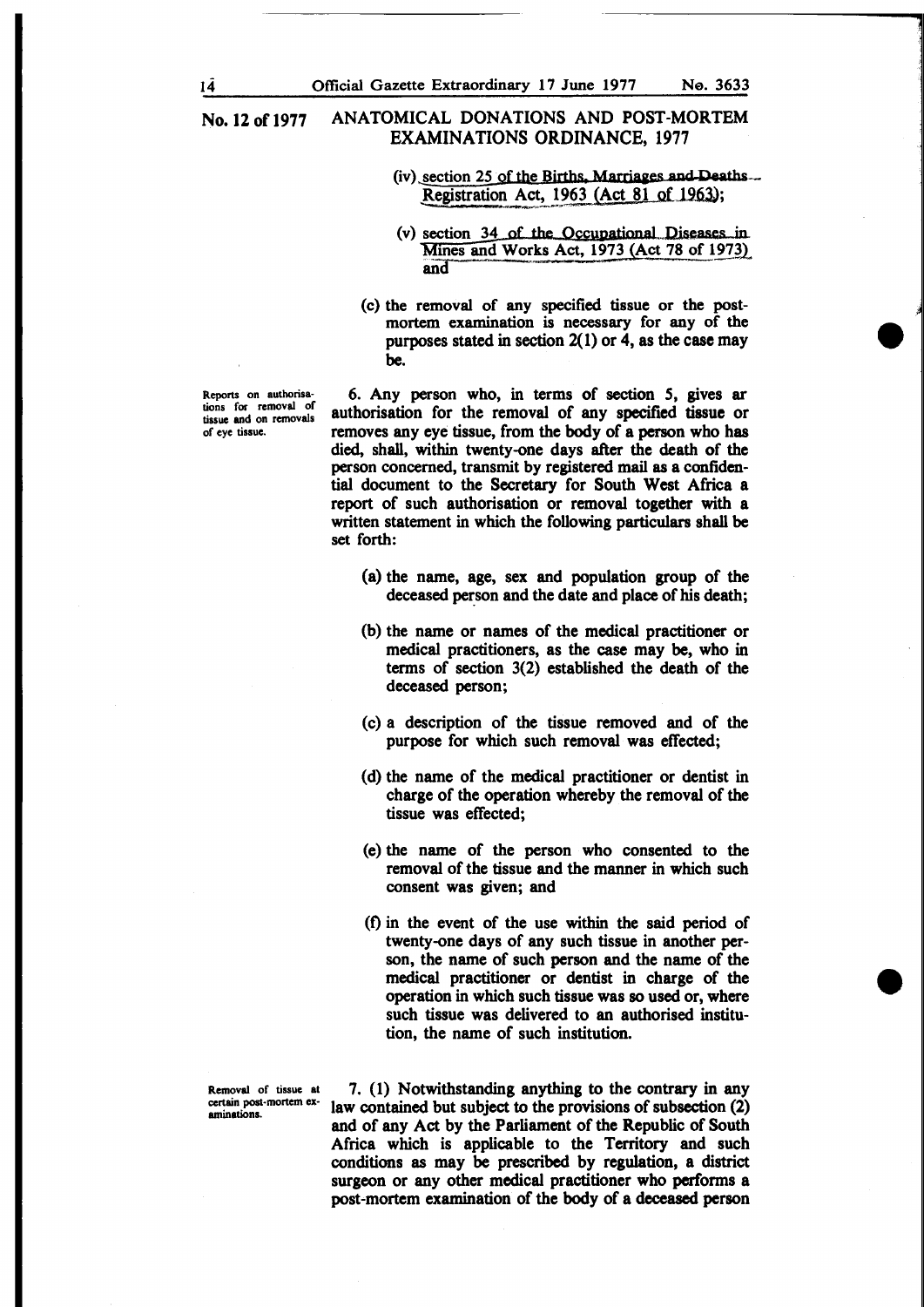under section 3 of the Inquests Act, 1959 (Act 58 of 1959), may remove any tissue prescribed by regulation· from such body and donate such tissue to any authorised institution so prescribed for receipt and use or issue for such of the purposes stated in section 2(1) as may be so prescribed.

(2) The provisions of section 3(2) and *S* shall not apply with reference to the removal of any tissue under subsection (1) but no such removal shall be made if the district surgeon or other medical practitioner performing the post-mortem examination of the body in question  $-$ 

- (a) is not satisfied that the removal of the tissue will in no way affect the outcome of such examination; or
- (b) at the time of such examination has reason to believe that such body or the tissue in question has been donated as contemplated in section 2 or that the removal would be contrary to any direction given by the deceased person before his death.

Removal of tissue from bodies or living persons for therapeutic or scientific purposes.

8. (1) Subject to the provisions of this section, the removal of any tissue by a medical practitioner or dentist from the body of a· living person shall be lawful where such removal is necessary for any therapeutic or scientific purpose, including the use of such tissue in the body of any other living person: Provided that the use of any gonad so removed, in the body of another person, other than the spouse of the person from whose body such gonad was removed, without prior authority granted by the Executive Committee in writing, shall be unlawful where the result of such use may be procreation, and such use without such prior authority shall constitute an offence punishable in the manner provided for in section 16(2).

(2) No removal of any tissue from the body of a living person for use in the body of any other living person shall take place unless such removal is authorised in writing by the medical practitioner in charge of the hospital or authorised institution in which such removal takes place, and such medical practitioner in charge shall not be a member of the team of medical practitioners who will thereafter use such tissue in the body of any other living person.

(3) Save as provided in subsection (5), no removal of any tissue from the body of a minor or a person who is mentally ill within the meaning of the Mental Health Act, 1973 (Act 18 of 1973), for use in the body of another living person, shall be effected.

(4) No removal of tissue from the body of any living person for the purposes of this section shall be effected unless consent has been given in writing  $-$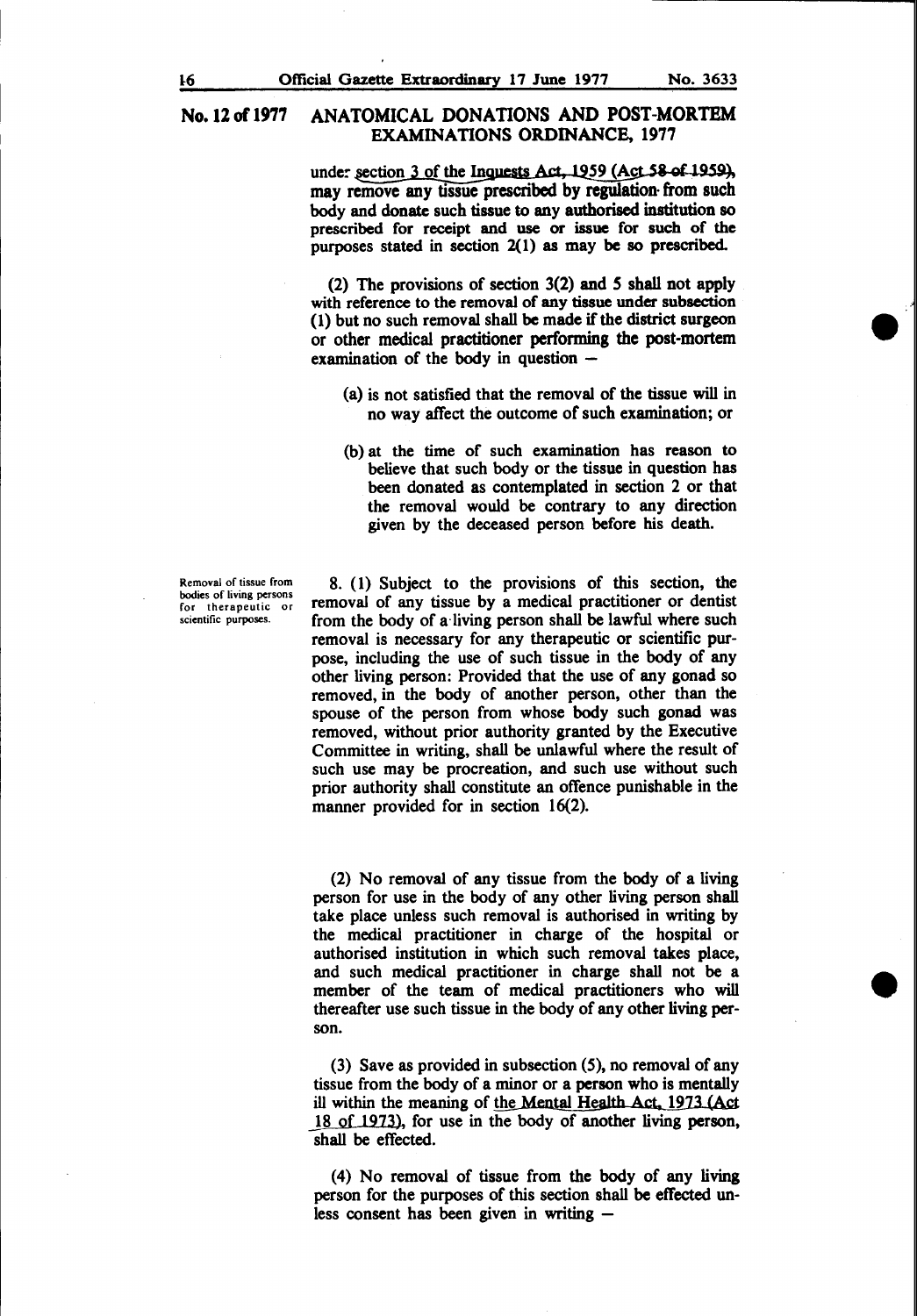- (a) in the case of an adult, for any purpose stated in subsection (1), by such person; or
- (b) in the case of a minor, for any purpose not prohibited by subsection (3), by the parents or guardians of such minor.

 $(5)$  For the removal for any therapeutic or scientific purpose of blood, skin or other ussue which is replaceable by natural processes of repair, from the body of any person who is capable of validly expressing his will, whether or not he is of age, the consent of such person to such removal shall be sufficient, whether such consent be in writing or otherwise, and the written authority referred to in subsection (2) shall not be required: Provided that no such removal from the body of a person under the age of fourteen years shall be effected without the consent in writing of the parents or guardians of such person.

Rights concerning tissue.

9. Subject to the provisions of sections 11 and 15 and the regulations any person to whom any body or any tissue is donated in terms of section 2 or 7 or who acquires any tissue in terms of section 3 or 8 shall, upon delivery of such tissue to him by way of use or otherwise, as the case may be, be vested with the exclusive rights over such tissue.

10. (1) No medical practitioner or dentist who has removed any tissue from the body of a deceased person for any of the purposes stated in section 2(1) or who has performed a post-mortem examination for any of the purposes stated in section 4 or who has removed any tissue from the body of a living person for any of the purposes stated in section 8 and no magistrate or medical practitioner who has given any authorisation in terms of section 5, shall incur any legal liability, whether civil or criminal, in respect of any such act in the event of any consent given by any person being subsequently proved to be legally invalid because of a will being declared null and void or for any other reason, unless it is proved that such medical practitioner or dentist or magistrate at the time of performing such act was aware of the fact that any purported consent was in fact legally void

(2) Subsection (1) shall not be interpreted as extending in any way the existing principles of civil or criminal liability.

Sale of tissue  $11.$  (1) No person other than an authorised institution<br>prohibited. may receive any payment for providing to any other person any tissue (other than blood or a blood product) removed from the body of any deceased or living person, and any such payment which has in fact been received, shall be refundable to the person who made it.

Exclusion of civil and criminal liability in respect of bona fide act of medical practitioner, dentist or magistrate.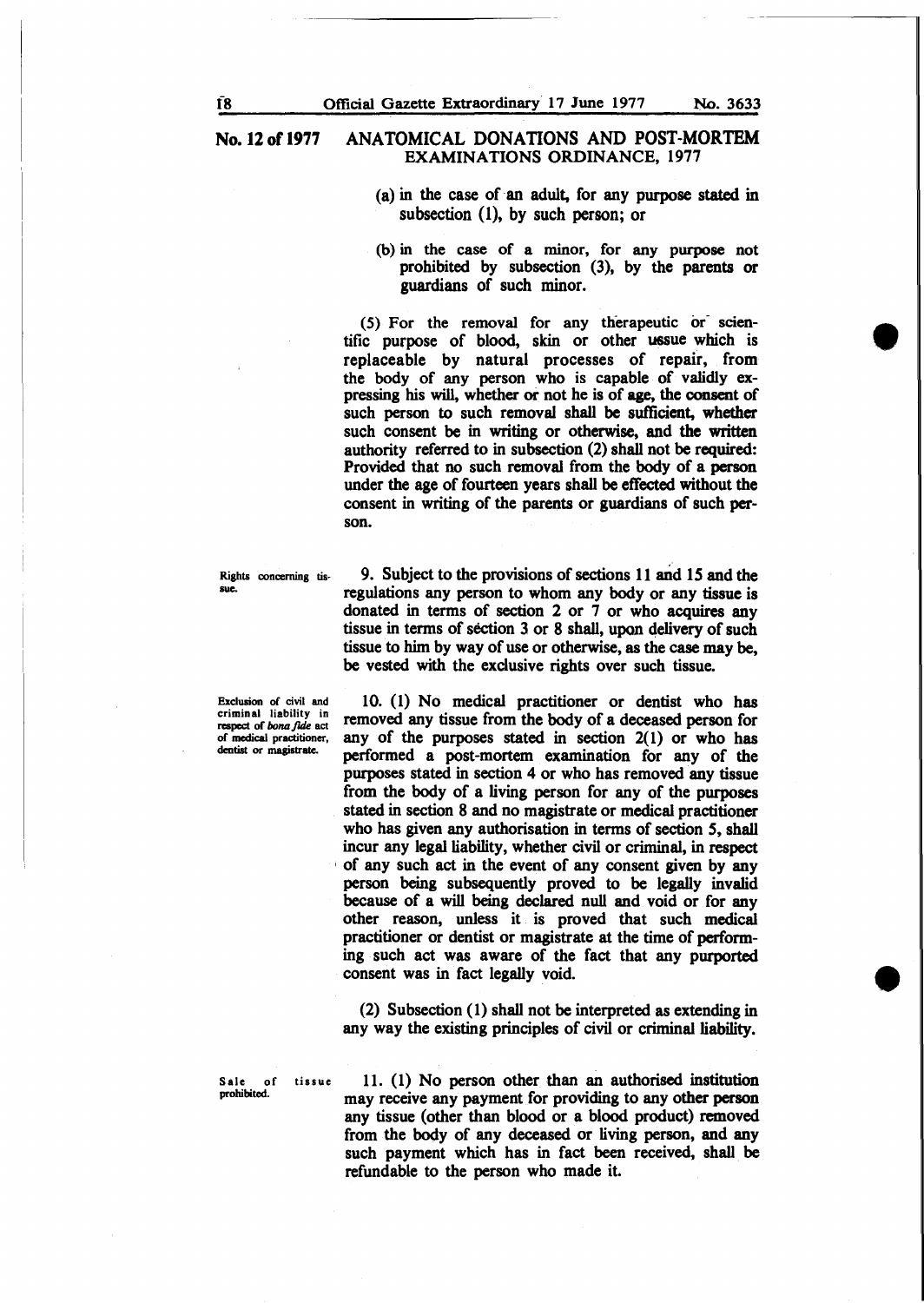(2) Any person other than an authorised institution who in consideration for any fee, profit or remuneration procures for any other person any tissue (other than blood or a blood product) from the body of any deceased or living person, shall be guilty of an offence and shall upon conviction be punishable in the manner provided for in section 16(2).

(3) Nothing in this section contained shall prevent any medical practitioner or dentist from receiving remuneration for any professional service rendered by him to any person.

Acquisition, preserva-<br>tion, use and issue of tissue by authorised institutions.

12. (1) An authorised institution may receive, acquire, preserve or use any tissue which has been lawfully removed from  $-$ 

(a) the body of a deceased person under the provisions of this Ordinance; or

(b) the body of a living person.

(2) An authorised institution may at any time issue any tissue in its possession to a medical practitioner or dentist for therapeutic or scientific purposes.

13. Nothing in this Ordinance contained shall render un $lawful-$ 

(a) the preparation of the body of a deceased person for the purpose of embalming it, whether or not such preparation involves the making of incisions for the purpose of drawing off blood and its replacement by any preservative, or the restoration of any disfigurement or mutilation of the body of a deceased person prior to its burial or cremation; or

(b) the removal from the body of any person with his consent or that of any other person who may in law consent on his behalf, of tissue in the interests of the health of the first-mentioned person and the preservation and use of such tissue for therapeutic or scientific purposes.

14. (1) The Executive Committee may make regulations in relation to  $-$ 

- (a) the form in which any application shall be made or \_\_\_\_ authorisation shall be given under section *S;*
- (b) the conditions subject to which a post-mortem examination may be performed or tissue may be removed from the body of a deceased or living person under this Ordinance;

Savings.

Regulations.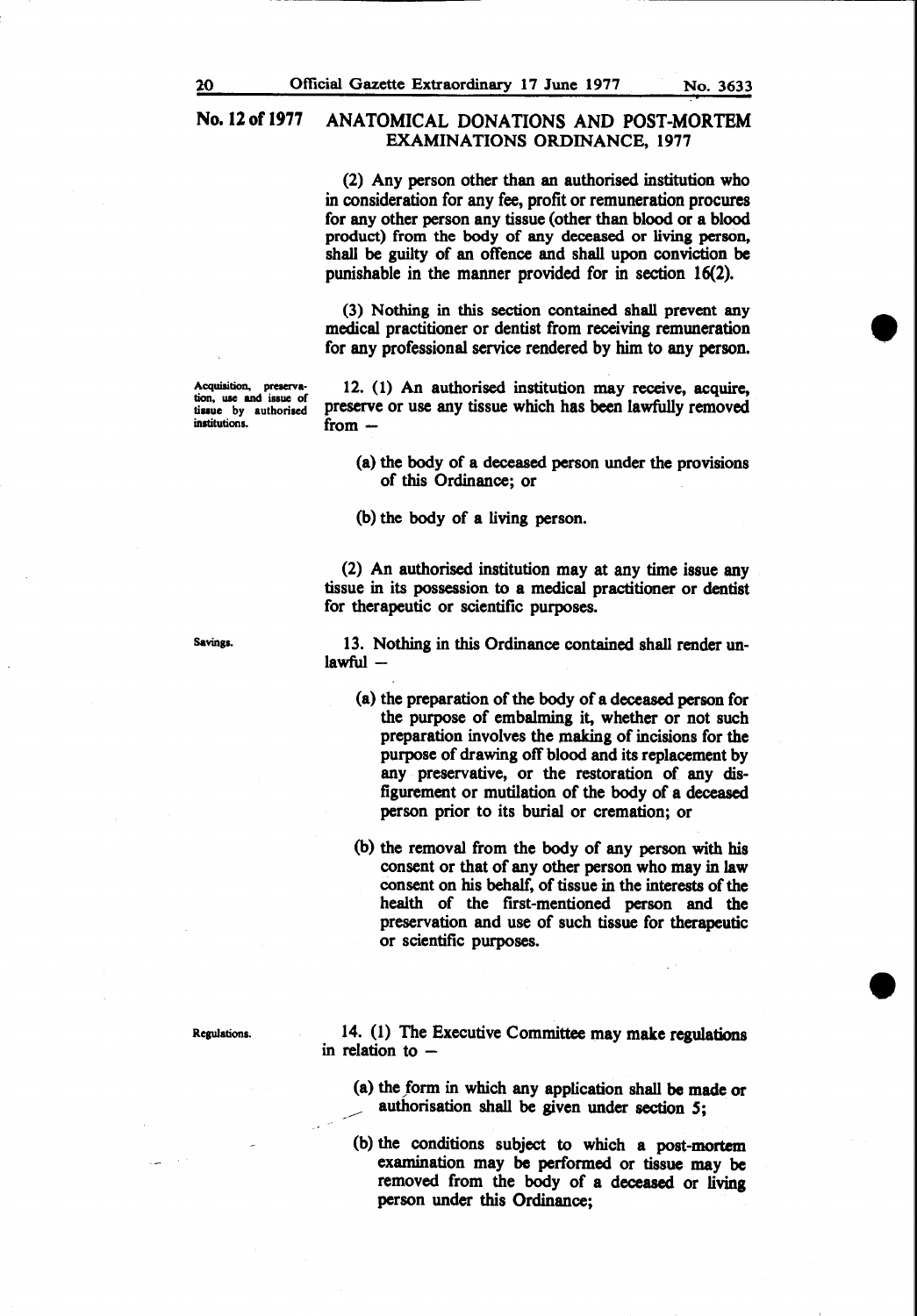- (c) the submission of reports to any specified authority by a medical practitioner who in terms of section 8 has removed any tissue from the body of a living person or who has performed a post-mortem examination in terms of this Ordinance, and the period within which such reports shall be submitted;
- (d) the preservation, use, issue or disposal of any tissue removed from the body of a deceased or living person;
	- $(e)(i)$  the tissue that a district surgeon or other medical practitioner performing a post-mortem examination of the body of a deceased person under section 3 of the lnguests Act, 1959 (Act 58 of 1959), may remove from such body under section 7 of this Ordinance;
		- (ii) the authorised institution or authorised institutions to which any such tissue so removed under the said section 7 shall be donated by any such district surgeon or other medical practitioner, and the purpose or purposes stated in section  $2(1)$  for which such tissue may be received and used or issued by the authorised institution to which it is donated;
		- (iii) the hospitals, medical practitioners or dentists, or medical or dental schools at universities, to which or to whom such tissue so removed or any therapeutic substance derived from it may be made available by any such authorised institution, and the moneys that it may charge in respect of any such tissue or substance so made available by it;
		- (iv) the reports to be compiled in respect of tissue removed under section 7, the persons by whom such reports shall be compiled and the authorities to whom such reports shall be submitted;
- (f) the receipt, preservation, use or disposal of the body of a deceased person;
- (g) the requirements with which an authorised institution shall comply;
- (h) the form of any identity tag referred to in section 2(5), the particulars which shall appear on any such identity tag and the records which shall be kept by any authorised institution which issues any such identity tag; and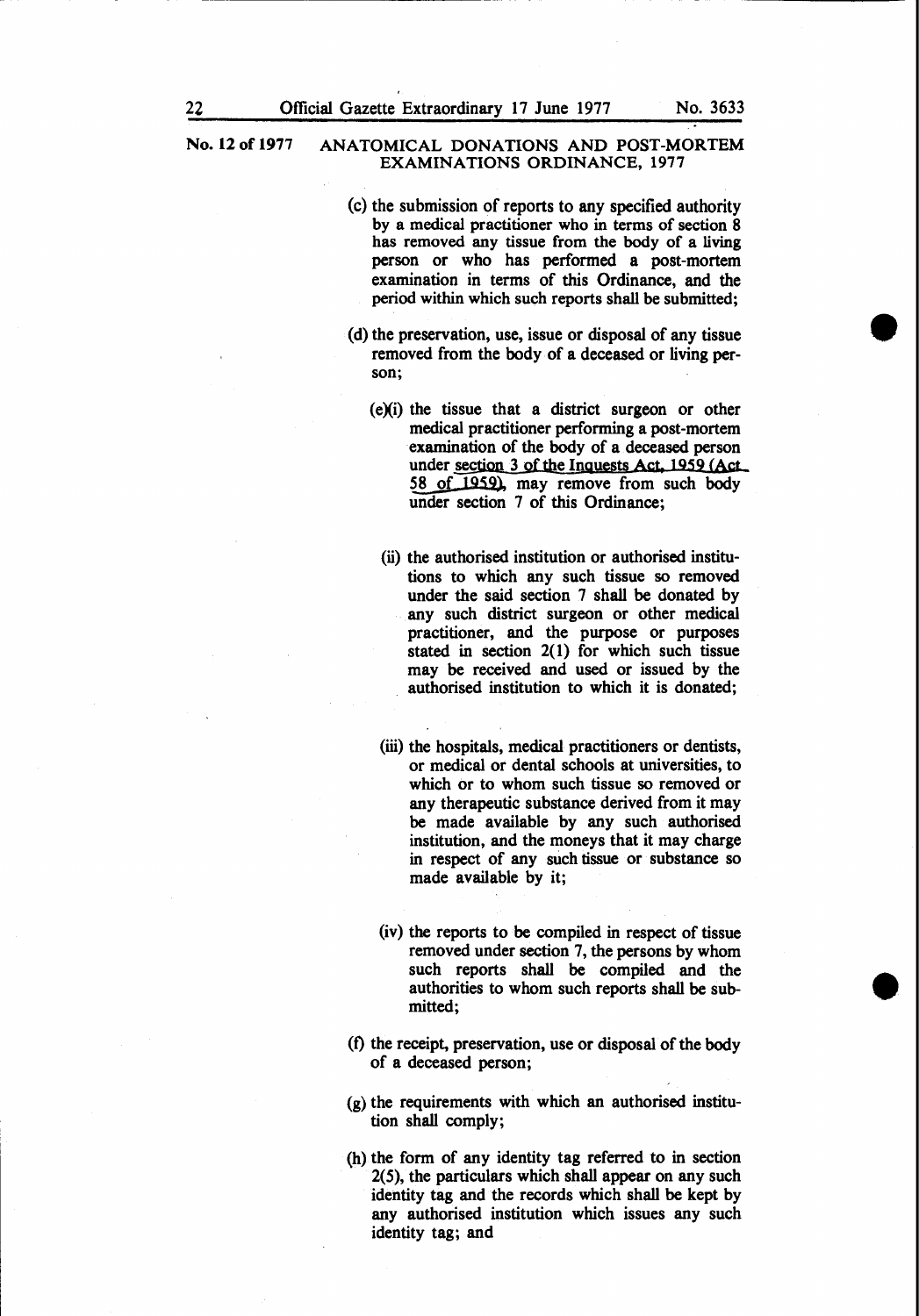(i) generally, any matter which the Executive Committee may consider necessary or expedient to prescribe in order that the purposes of this Ordinance may be achieved.

(2) The Executive Committee shall not under subsection  $(1)(e)(i)$  prescribe any tissue except upon the recommendation -

- (a) in the case of tissue required for the preparation of any therapeutic substance, of the Medicines Control Council established by section 2 of the Medicines and Related Substances Control Act, 1965 (Act 101 of 1965);
- (b) in the case of tissue required for any other purpose,
- of the South African Medical Research Council established by section 2 of the South African Medical Research Council Act. 1969 (Act 19 of 1969).

(3) The Executive Committee shall, not less than three months before any regulation is made under subsection (1)- (e), cause a draft of such regulation to be•published in the *Official Gazette* together with a notice declaring its intention to make such a regulation and inviting interested persons to lodge comments thereon or representations in regard thereto with the Secretary for South West Africa: Provided that, if the Executive Committee thereafter determines upon any alteration in the draft regulation published as aforesaid, as a result of any comments or representations submitted in respect thereof, it shall not be necessary to publish the alteration in terms of this subsection before the amended draft is published as a regulation under subsection  $(1)(e)$ .

(4) Any regulation made under subsection (1)(e) shall be laid upon the Table of the Legislative Assembly within fourteen days after promulgation thereof if the Legislative Assembly is then in ordinary session, or, if the Legislative Assembly is not then in ordinary session, within fourteen days of the commencement of its next ensuing ordinary session.

(5) If the Legislative Assembly by resolution taken during the session in which any regulation is laid upon the Table as provided in subsection (4), disapprove of such regulation or any provision thereof, such regulation or such provision thereof shall cease to be of force and effect to the extent to which it is so disapproved, but without prejudice to the validity of anything done in terms of such regulation or such provision thereof up to the date upon which it so ceases to be of force and effect, or to any right, privilege, obligation or liability acquired, accrued or incurred as at the said date under such regulation or such provision thereof.

Publication of identity of donor or recipient of<br>body or tissue body or tissue<br>prohibited.

15. (1) No person shall publish to any other person any fact whereby the identity of the donor of the body of a deceased person or of any tissue thereof or the donor of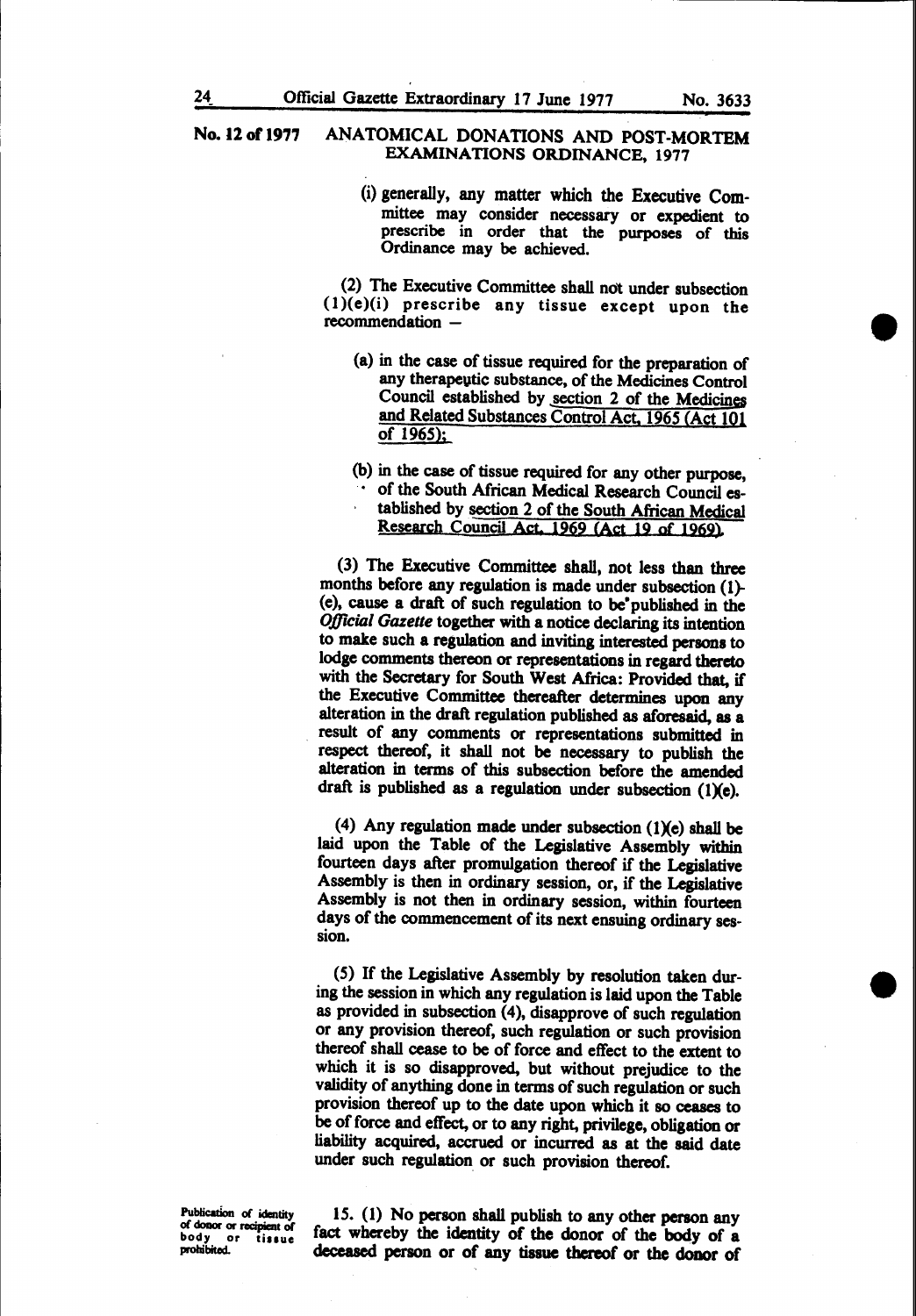tissue removed from the body of a living person may possibly be established, unless consented thereto in writing by the deceased person concerned prior to his death or by the living donor, or, after the death of the person whose body or tissue has been donated, by a donor referred to in section  $2(2)(a)$ , or by the district surgeon referred to in section  $2(2)$ -(b).

(2) No person shall publish to any other person any fact whereby the identity of the recipient of any tissue removed from the body of any other person before or after the death of such other person may possibly be established, unless such recipient has consented thereto in writing: Provided that in the event of the death of the recipient without his having given such consent or without his having indicated that he would not be prepared to give such consent, consent may be given in writing by the spouse or a major child or a parent or a major brother or a major sister of the recipient.

(3) Any person who contravenes or fails to comply with any provision of subsection (1) or (2) shall be guilty of an offenCe and shall upon conviction be punishable in the manner provided for in section 16(2).

Penalties.

#### 16. (1) Any person who  $-$

- (a) removes any tissue from the body of a deceased person or performs a post-mortem examination of such body otherwise than in accordance with any law or without the written authorisation of a magistrate or medical practitioner in terms of section 5; or
- (b) being a medical practitioner in charge of a mortuary, hospital or authorised institution, or any other medical practitioner employed at a mortuary, hospital or authorised institution and designated by the medical practitioner in charge, and being authorised in terms of section  $5(1)$  to grant the authorisation therein referred to, grants such authorisation otherwise than in accordance with the provisions of section 5,

shall be guilty of an offence and liable on conviction to a fine not exceeding five hundred rand or to imprisonment for a period not exceeding six months or to both such fine and such imprisonment.

(2) Any person who is convicted of an offence referred to in section 3(1), 8(1), 11(2) or 15 shall be liable to a fine not exceeding five hundred rand or to imprisonment for a period not exceeding six months.

Repeal of Ordinance.

17. The Post-Mortem Examination and Removal of Human Tissues Ordinance, 1956 (Ordinance 21 of 1956), is hereby repealed.